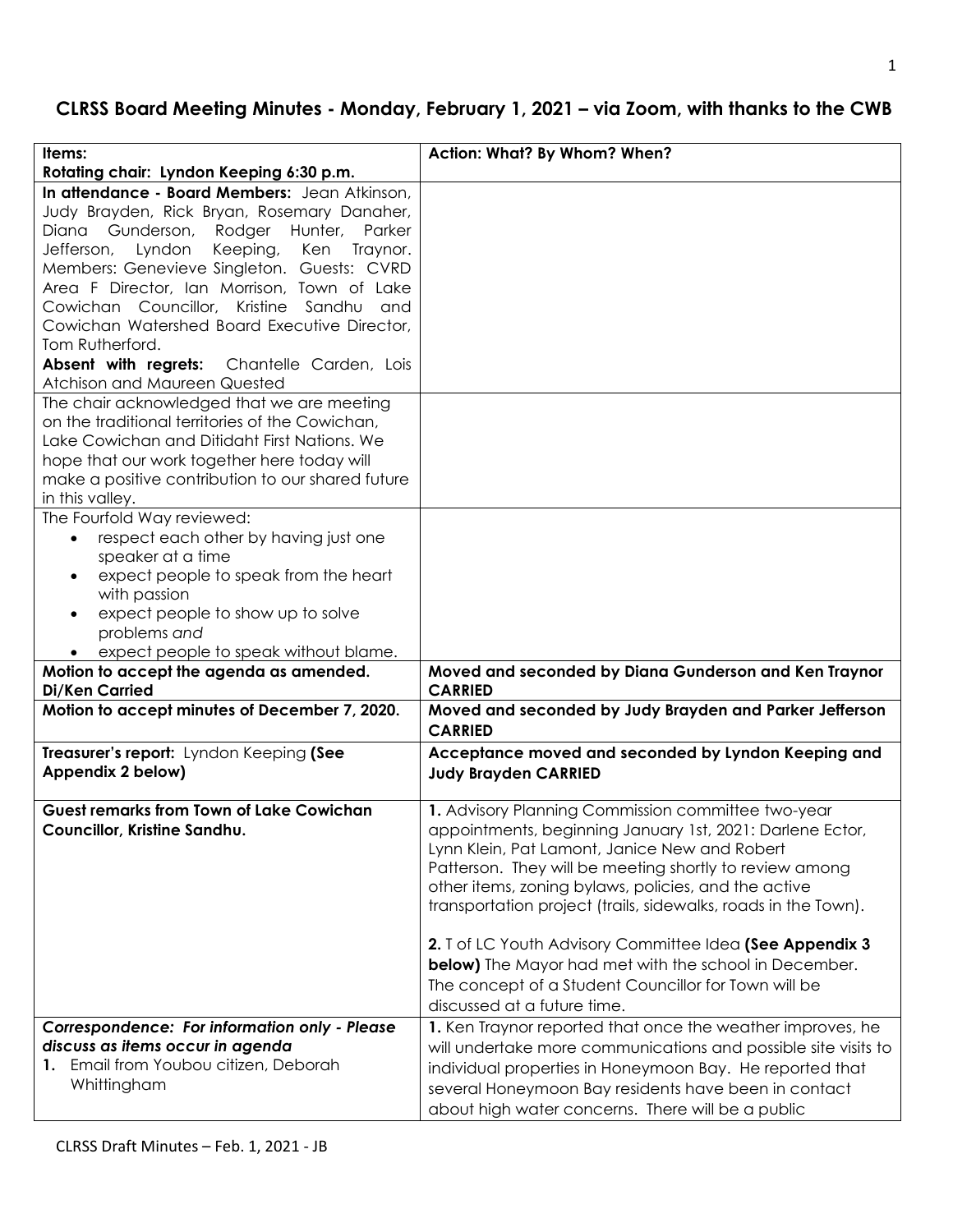|     |                                                                                                                                                                                                                                           | presentation around the shoreline assessment project and<br>likely our work will begin after that. Ken's sense is that the<br>residents understand that the changes to the weir and lake<br>levels are inevitable. The gravel being deposited annually in<br>creek mouths is of considerable concern to residents of<br>Honeymoon Bay                                                                                                                                                                                                                                                                                                                                                                                                                                              |
|-----|-------------------------------------------------------------------------------------------------------------------------------------------------------------------------------------------------------------------------------------------|------------------------------------------------------------------------------------------------------------------------------------------------------------------------------------------------------------------------------------------------------------------------------------------------------------------------------------------------------------------------------------------------------------------------------------------------------------------------------------------------------------------------------------------------------------------------------------------------------------------------------------------------------------------------------------------------------------------------------------------------------------------------------------|
|     | <b>Business Arising from the Minutes and Written</b><br>Reports:<br>1. Youth Engagement working group update<br>2. Eurasian Milfoil - Ken Traynor -<br>3. A Watershed Year - the watershed thru the<br>lens of art (See Appendix 4 below) | 1. Youth Engagement working group update: Judy Brayden<br>reported that the conversations with Noni Battye of LCS have<br>gone well; she is very enthusiastic about the process of a<br>Zoom youth forum, however until Chantelle regains her<br>health, we cannot advance the timeline. Chantelle had<br>committed to communicating a simple outline of the<br>questions that she would be using for the Zoom focus groups.<br>2. Ken Traynor reported that the first steps in any such<br>program would be to identify the locations of milfoil invasion;<br>some form of survey cold be conducted in the summer;<br>CLRSS could go forward in a small way. Th suggestion to<br>consider a request for funding from the Drinking Water and<br>Watershed Protection Service fund. |
|     |                                                                                                                                                                                                                                           | Further:<br>Moved and seconded by Judy Brayden and Lyndon that<br>CLRSS should investigate the possibility of becoming a<br>strategic partner in this work. CARRIED<br>Ken Traynor will proceed and report back asap.<br>3. Judy Brayden reported that The Cowichan Valley Arts<br>Council (CVAC) has made a proposal to the Cowichan<br>Watershed Board (CWB) for its next agenda. There is a                                                                                                                                                                                                                                                                                                                                                                                     |
|     |                                                                                                                                                                                                                                           | financial request and if it is successful, the arts council will<br>convene a "Watershed Year", looking at am understanding<br>and appreciation of the watershed thru the lens of art. She<br>expressed interest in involving CLRSS should the opportunity<br>arise.                                                                                                                                                                                                                                                                                                                                                                                                                                                                                                               |
| -1. |                                                                                                                                                                                                                                           |                                                                                                                                                                                                                                                                                                                                                                                                                                                                                                                                                                                                                                                                                                                                                                                    |
|     | Leads conversation and updates as needed:<br>a. Lyndon Keeping (RCU)<br>b. Parker Jefferson (Fry Rescue) NIL<br>c. Bee Greenway (Lake Monitoring) NIL<br>d. Ken Traynor (Shoreline Owner Education                                        | 1a. Lyndon briefly discussed some options that we have for<br>the annual event; we could work with the tubing company;<br>we could run a smaller, Covid-friendly event or we could be<br>lucky enough to be able to resume our usual event format by<br>that time. We will discuss this as time advances.                                                                                                                                                                                                                                                                                                                                                                                                                                                                          |
|     | & Promoting Riparian Restoration) - NIL<br>e. Lois Atchison and Rosemary Danaher<br>(Gerald Thom Memorial Native Plant                                                                                                                    | 1e. Rosemary has submitted a written report (See Appendix<br>5 below)                                                                                                                                                                                                                                                                                                                                                                                                                                                                                                                                                                                                                                                                                                              |
|     | Garden)                                                                                                                                                                                                                                   |                                                                                                                                                                                                                                                                                                                                                                                                                                                                                                                                                                                                                                                                                                                                                                                    |
|     | Judy Brayden (Monthly meetings) -<br>f.<br><b>Rotating Chair for March</b><br>g. Ken Traynor (regular newsletters) -                                                                                                                      | Moved and seconded Rosemary Danaher and Diana<br>Gunderson that we approach the Town of Lake Cowichan for<br>a grant-in-aide to replace the directional sign at a cost of                                                                                                                                                                                                                                                                                                                                                                                                                                                                                                                                                                                                          |
|     |                                                                                                                                                                                                                                           | \$100. CARRIED                                                                                                                                                                                                                                                                                                                                                                                                                                                                                                                                                                                                                                                                                                                                                                     |
|     | update - NIL<br>h. Membership work - Maureen Quested<br>update - NIL                                                                                                                                                                      | Rosemary Danaher agreed to apply for the Grant in aide,<br>before next week's deadline.                                                                                                                                                                                                                                                                                                                                                                                                                                                                                                                                                                                                                                                                                            |
|     | Diana Gunderson - Gerald Thom<br>İ.<br><b>Environmental Studies Bursary NIL</b>                                                                                                                                                           |                                                                                                                                                                                                                                                                                                                                                                                                                                                                                                                                                                                                                                                                                                                                                                                    |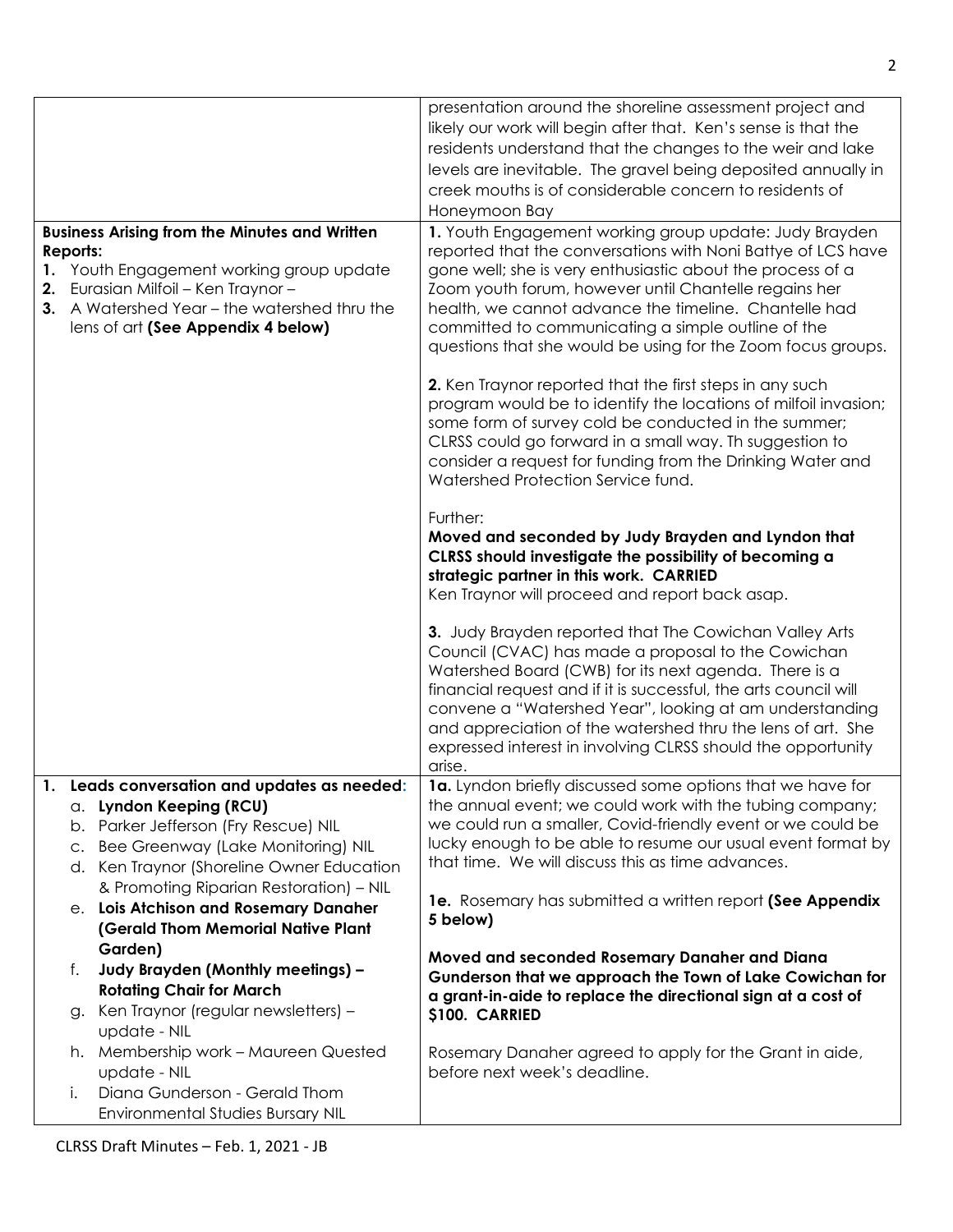| Rosemary Danaher - Retail sales/social<br>j.<br>update (see Appendix 6 below)                                                                                                                                                                                                                                                                                                                                                              | 1f. Judy Brayden thanked the rotating chairs that have<br>volunteered to date. Parker Jefferson will convene the                                                                                                                                                                                                                                                                                                                                                                                                                                                                                                                                                                                                                                                                                              |
|--------------------------------------------------------------------------------------------------------------------------------------------------------------------------------------------------------------------------------------------------------------------------------------------------------------------------------------------------------------------------------------------------------------------------------------------|---------------------------------------------------------------------------------------------------------------------------------------------------------------------------------------------------------------------------------------------------------------------------------------------------------------------------------------------------------------------------------------------------------------------------------------------------------------------------------------------------------------------------------------------------------------------------------------------------------------------------------------------------------------------------------------------------------------------------------------------------------------------------------------------------------------|
| Website - Ken Traynor - NIL<br>k.                                                                                                                                                                                                                                                                                                                                                                                                          | March meeting.                                                                                                                                                                                                                                                                                                                                                                                                                                                                                                                                                                                                                                                                                                                                                                                                |
| Decibel Coalition - Diana Gunderson -<br>I.<br><b>NIL</b>                                                                                                                                                                                                                                                                                                                                                                                  | 1j. Rosemary Danaher submitted a written report (See<br>Appendix 6 below)                                                                                                                                                                                                                                                                                                                                                                                                                                                                                                                                                                                                                                                                                                                                     |
| <b>New Business:</b><br>1. Park's Acquisition Fund - Lyndon Keeping<br>2. Summer of 2021 – Ken Traynor<br>3. Board Building - Judy Brayden                                                                                                                                                                                                                                                                                                 | 1. Lyndon Keeping referred to a letter that Joe Saysell had<br>written to the CVRD about the ongoing threat to the CVRD<br>Parks Acquisition Fund - function 285, a fund established as a<br>result of the 2008 referendum, at which time 82% of the voters<br>voted in favour of the tax allocation for this fund. Area<br>Director Morrison explained the history of the function and<br>how taxes had been levied to date. The 2021 allotment is<br>slated to be \$750,000 but can be as high as 1.4 million dollars<br>annually. Attendees committed to writing personal emails to<br>the Board members before their upcoming meeting.<br>President, Ken Traynor, had written a letter in support of the<br>fund in September, but agreed to revise it and resubmit it on<br>behalf of the CLRSS.         |
|                                                                                                                                                                                                                                                                                                                                                                                                                                            | 2. The attendees agreed that the art show, A Watershed<br>Year, would be a do-able activity as well as possibly the<br>annual River Clean-up, possibly the Weir Ready campaign,<br>ongoing BCLSS water monitoring, and possibly milfoil<br>surveying. Others discussed what they could do individually,<br>such as household-based stewardship activities. Watershed<br>ambassadors in Saywell Park was mentioned as well.                                                                                                                                                                                                                                                                                                                                                                                    |
|                                                                                                                                                                                                                                                                                                                                                                                                                                            | 3. Postponed to the next meeting.                                                                                                                                                                                                                                                                                                                                                                                                                                                                                                                                                                                                                                                                                                                                                                             |
| <b>Stewardship Reports:</b><br>1. Cowichan Watershed Board - Tom Rutherford<br>2. Cowichan Stewardship Roundtable - Parker<br>Jefferson and Genevieve Singleton.<br>3. Other reports as needed:<br>a. CVRD Area F Director, Ian Morrison - update<br>b. Genevieve Singleton - the Cowichan<br>Lamprey Education Project<br>c. Jim Deck - water pollution in Youbou due to<br>leeching of pollutants from road waste into<br>Cowichan Lake. | 1. Tom Rutherford, CWB Executive Director, commented that<br>any coordination/assistance that we can offer each other<br>regarding Covid clean-ups, would be very welcome.<br>Further, he reported that despite the dynamics of Covid 19,<br>the CWB is seeing a very productive, watershed year. He<br>highlighted the work on the weir (resources have been<br>secured to identify a licence holder); the ever-engaged<br>community; increased access to resources in order to get<br>things accomplished; identification of targets for the Koksilah<br>watershed; continued outreach work for public education;<br>Jill Thompson's videos with Cowichan Tribes and the sense of<br>optimism in these difficult tough times. While the future is<br>uncertain, the CWB is in a solid position to make good |
|                                                                                                                                                                                                                                                                                                                                                                                                                                            | progress. Tom is in his fourth year as ED. Ken Traynor added<br>that the CWB website is strong and transparent.<br>2. Genevieve Singleton and Parker Jefferson reported. Judy<br>expressed appreciation for the inclusion of CLRSS on the<br>meeting notes distribution list.                                                                                                                                                                                                                                                                                                                                                                                                                                                                                                                                 |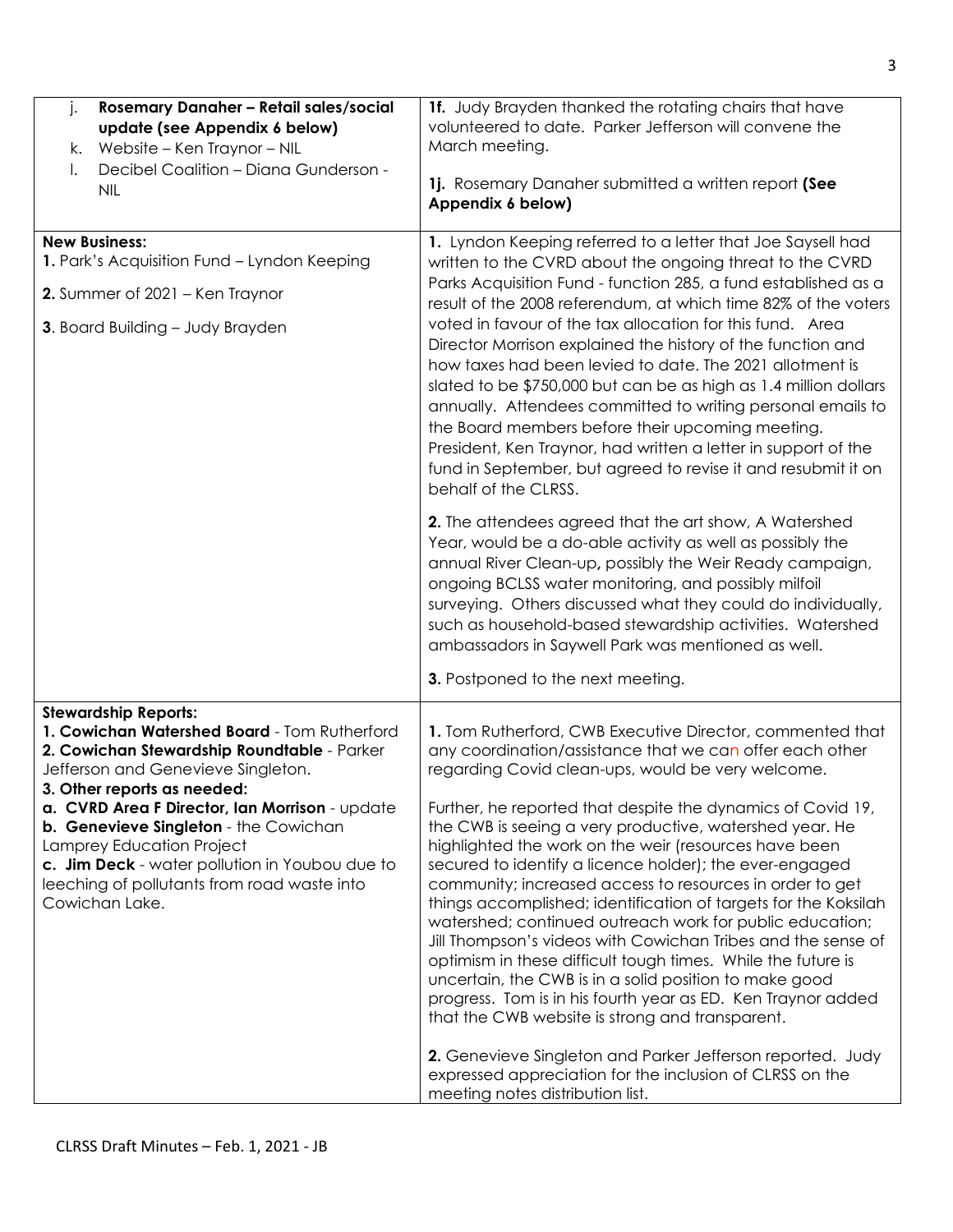|                                                                                                                                                             | A major issue reported was that Stoltz bluffs has been<br>assessed by a geotechnical crew and while the assessment<br>has not yet been reviewed, the feeling is that the bluffs are<br>more stable than previously assumed and therefore the<br>sediment issue is better than last winter. An ancient forest<br>grove in the upper Koksilah watershed is to be protected.                                                                                                                                                                                                                             |
|-------------------------------------------------------------------------------------------------------------------------------------------------------------|-------------------------------------------------------------------------------------------------------------------------------------------------------------------------------------------------------------------------------------------------------------------------------------------------------------------------------------------------------------------------------------------------------------------------------------------------------------------------------------------------------------------------------------------------------------------------------------------------------|
|                                                                                                                                                             | While there are several CLRSS members attending the<br>Cowichan Environmental Roundtable, it was agreed that<br>CLRSS should have official representation at the regular<br>meetings. Lyndon Keeping agreed to attend on our behalf<br>and Judy will set up a rotating back-up list should Lyndon be<br>unable to attend. Judy will receive the notes and will<br>circulate as part of the agenda package if possible.                                                                                                                                                                                |
|                                                                                                                                                             | 3a. CVRD Area F Director Ian Morrison reported that the<br>provincially mandated five-year regional Housing Needs<br>Assessment is now available on the CVRD website. Of note is<br>that Area F is slated to see considerable growth over the next<br>years. While density is of importance, the existing BC Building<br>Code does not approve of mini homes (or houses on wheels).<br>Ian reiterated that the CVRD is in regular communication with<br>Mosaic Forest Management regarding forest lands being sold<br>for development. In the region. This is of importance to CVRD<br>Areas F and I. |
|                                                                                                                                                             | <b>3b.</b> Genevieve Singleton commented on recent educational<br>work on the lamprey awareness educational program. She is<br>looking for more contacts in school and/or with community<br>groups. The recent Save Our Homes/CLRSS joint Zoom<br>presentation was well received by its 30 participants, as was<br>her work with Lake Cowichan Scouts.                                                                                                                                                                                                                                                |
|                                                                                                                                                             | 3c. Jim Deck reported on a pollution problem in Youbou that<br>exists when the CVRD plows forest debris and mud from the<br>road, depositing it on the lake side edge, where chemicals<br>and pollutants can leech into the lake. It was agreed that all<br>poaching and polluting issues should immediately be<br>reported to the RAPP line. This is the simplest way to get the<br>problem routed to the correct jurisdiction. Ian Morrison<br>suggested that he could contact Jim with any update on the<br>involvement of the CVRD.                                                               |
| Motion to Adjourn at 8:37 p.m.                                                                                                                              | Moved Diana Gunderson No seconder required                                                                                                                                                                                                                                                                                                                                                                                                                                                                                                                                                            |
| <b>Important Upcoming Dates:</b><br><b>Future Regular Meeting Dates:</b><br>Monday, March 1, 2021-6:30 p.m. Guest<br><b>Speaker, Leroy Van Wieren, CVRD</b> |                                                                                                                                                                                                                                                                                                                                                                                                                                                                                                                                                                                                       |
| Monday, April 5, 2021 - 6:30 p.m.                                                                                                                           |                                                                                                                                                                                                                                                                                                                                                                                                                                                                                                                                                                                                       |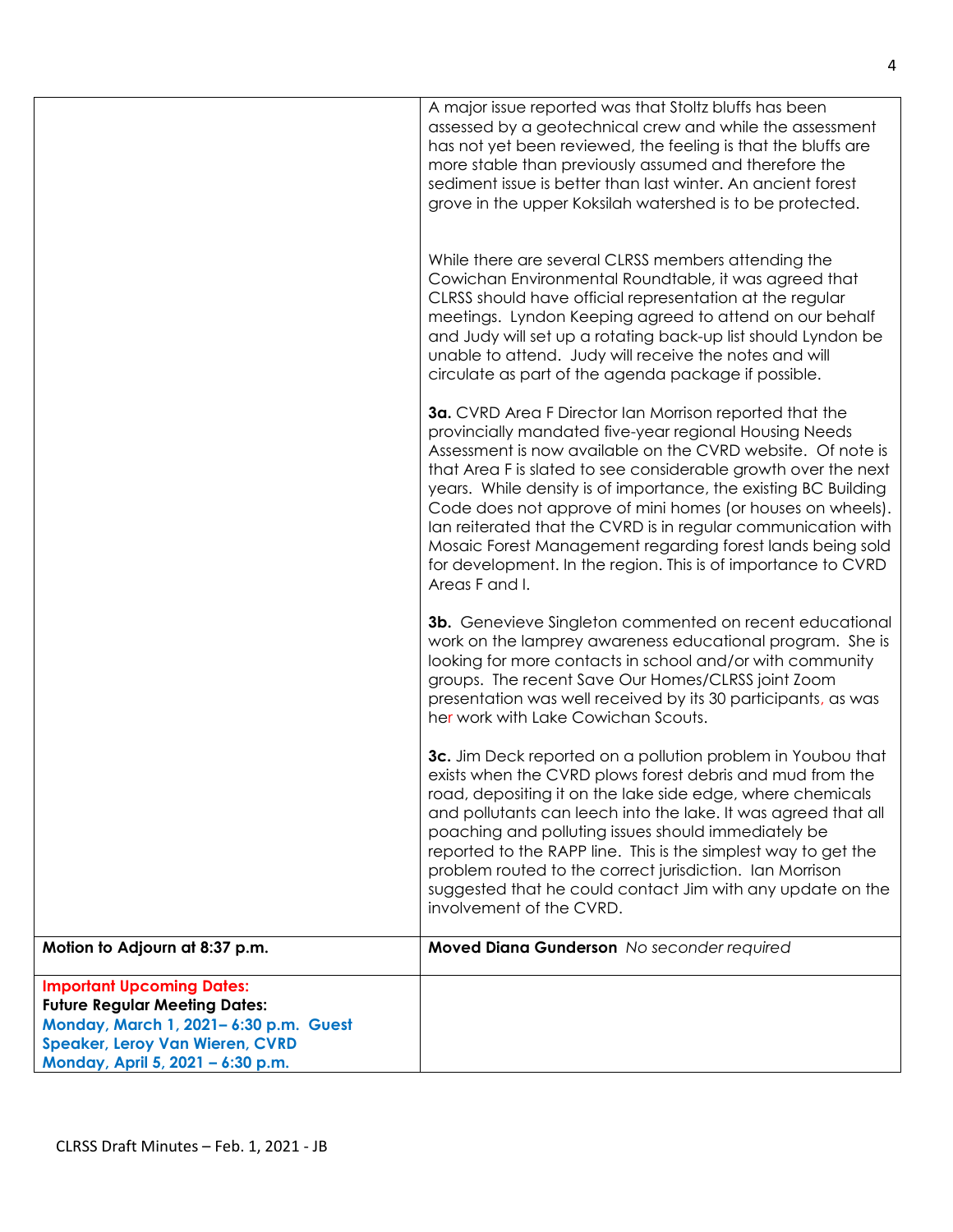**Appendix 1: Strategic Planning Outcomes 2020**

| 1. Increase awareness of and support for building<br>the new weir                                                                                                                                      | 2. Increase Youth Engagement                                                                                                                    |  |  |
|--------------------------------------------------------------------------------------------------------------------------------------------------------------------------------------------------------|-------------------------------------------------------------------------------------------------------------------------------------------------|--|--|
| <b>Goals</b>                                                                                                                                                                                           | <b>Goals</b>                                                                                                                                    |  |  |
| Increase public support<br>Increase community understanding of<br>$\bullet$<br>new weir benefits<br>Increase public awareness of how climate<br>$\bullet$<br>change is driving the need for a new weir | Increase youth membership<br>Re-establish Lake Studies program<br>Collaborate with other valley youth<br>programs<br>Establish youth roundtable |  |  |
| 3. Protect Lake Shore Lands                                                                                                                                                                            |                                                                                                                                                 |  |  |
| Goals                                                                                                                                                                                                  |                                                                                                                                                 |  |  |
| Protect critical undeveloped shoreline<br>and tributary habitat<br>Promote protection for Shaw Creek<br>watershed<br>Expand shoreline riparian habitat                                                 |                                                                                                                                                 |  |  |
| restoration work to tributary creeks                                                                                                                                                                   |                                                                                                                                                 |  |  |

# **Appendix 2: Treasurer's Report**

|                              |               |                     | January 2021 Treasurer's Report                                |            |                       |          |
|------------------------------|---------------|---------------------|----------------------------------------------------------------|------------|-----------------------|----------|
|                              |               | <b>CASH in Bank</b> | <b>Cheques/Transfers</b>                                       |            | <b>Available Cash</b> |          |
| <b>CLRSS General Account</b> |               | 9,773.42            | 0.00                                                           |            | 9,773.42              |          |
| to be deposited              |               | 0.00                |                                                                |            |                       |          |
| Salmon fry rescue funds      |               |                     |                                                                |            | 1,934.21              |          |
|                              |               |                     | <b>Total Cash Available for CLRSS General Activities</b>       |            | \$7,839.21            |          |
| <b>Bursary Account Total</b> |               |                     |                                                                |            | \$6,039.59            |          |
| Comments:                    |               |                     |                                                                |            |                       |          |
|                              |               |                     |                                                                |            |                       |          |
|                              |               |                     | CLRSS 2020/2021 Financial Report Budget to Actual - 28/01/2021 |            |                       |          |
|                              |               |                     |                                                                |            |                       |          |
| Revenue                      |               | <b>Expenditures</b> |                                                                |            |                       |          |
| Category                     | <b>Budget</b> | Actual              | Category                                                       |            | <b>Budget</b>         | Actual   |
| <b>Total Revenue</b>         | 4700          | 1,251.30            | <b>Total Expenditures</b>                                      |            | 4,700.00              | 1,474.81 |
| Memberships                  | 1300          | 1,000.00            |                                                                | Signs      | 0                     | 0        |
| Donations                    | 2000          | 223.30              |                                                                | Accounting | 100                   | 0        |
| Sales                        | 590           | 0.00                | Public Information                                             |            | 500                   | 0        |

Fundraising 800 28.00 28.00 BCLSS 50 50 50 Interest 10 0 Society Fees 250 0

Printing Costs 400 0

CLRSS Draft Minutes – Feb. 1, 2021 - JB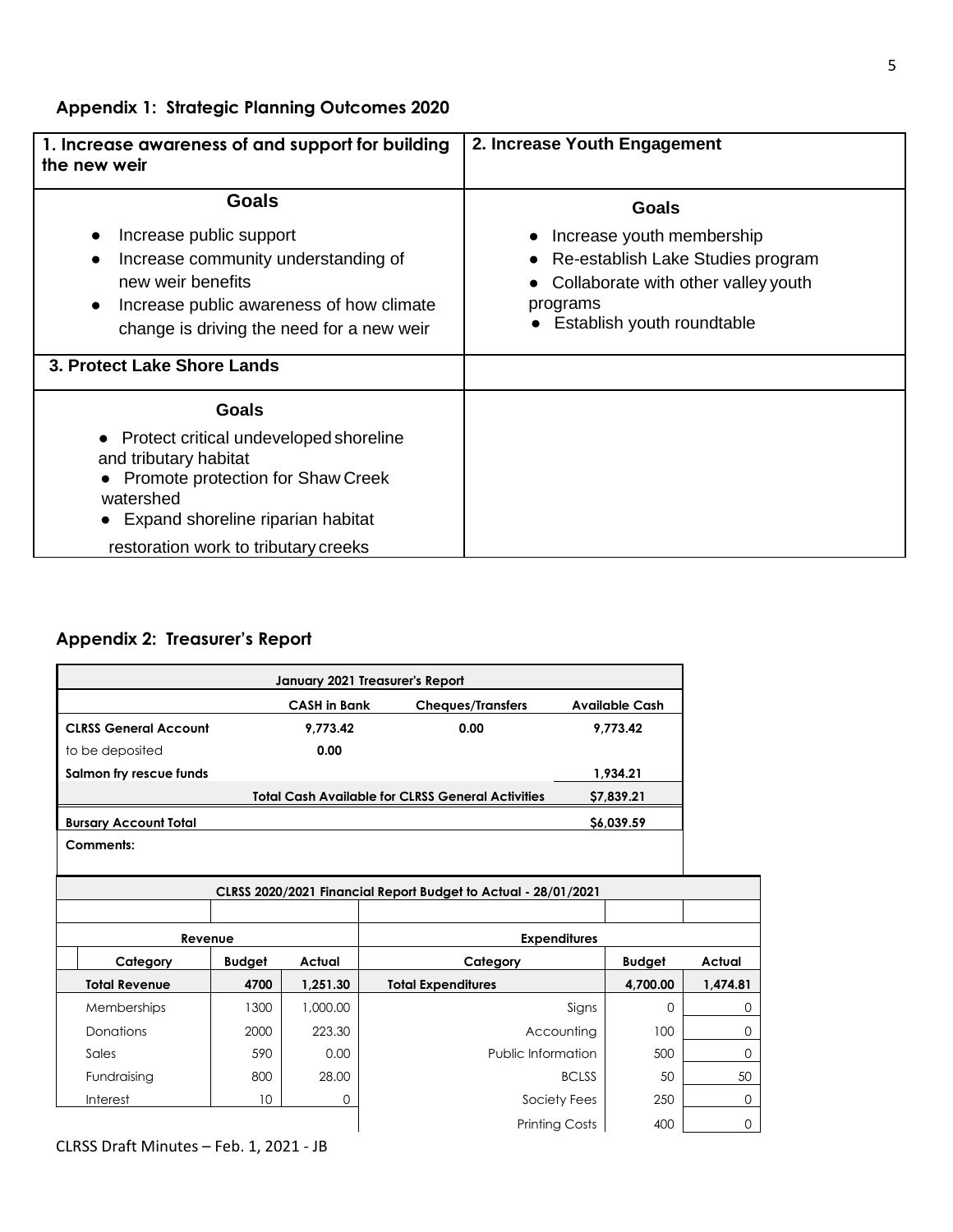| <b>Purchase for Sales</b>   | 400  | $-17.64$ |
|-----------------------------|------|----------|
| Gifted Apparel              | 0    | 17.64    |
| Insurance                   | 0    | 241.5    |
| <b>Bank Charges</b>         | 100  | 8        |
| Office Expenses             | 200  | 10.52    |
| Courses & Mtgs              | 0    | 0        |
| <b>CSSP Activities</b>      | 0    | 0        |
| River CU                    | 0    | 0        |
| <b>Fundraising Expenses</b> | 100  | 0        |
| Misc. other                 | 300  | 189.93   |
| Transfers to Bursary Fund   | 500  | 130.82   |
| Fry Rescue                  | 300  | 0        |
| <b>GT Memorial Garden</b>   | 500  | 657.44   |
| Website Update              | 1000 | 186.6    |
| Strategic Plan              | 500  | 0        |

#### **Appendix 3: Letter to the Mayor and Council, Town of Lake Cowichan from the LCS Youth Council**

Dear Mayor and Council;

My name is Tristen Peterson and I am a grade 11 student at Lake Cowichan Schooi. Over the past couple of months myself and several other students along with our teacher Mrs. Erika Bfume, have been meeting for the purpose of forming a Youth Council.

We have now met five times and have come to the condusion that we would not only like to have influence within the school population, but would also like to associate our group to the Lake Cowichan Town Council, perhaps as a Youth Council, Our thoughts would be to mirror the structure of the Town Council with a Youth Mayor and Four Councillors. Our goal, in following through on the latter, would be for us to discuss and offer a Youth opinion on issues the Town Council May be addressing at their Council meetings.

I would like to suggest that our group and Mrs. Biume arrange a virtual meeting in the near future to discuss our proposal. Our goal would be to gain the support of the Town Council for our initiative and how to move forward.

We look forward to hearing back on a date and lime that would be best to meet whether it be as a delegation or as a special meeting specific to this topic.

Respectfully; Tristen Peterson (Student) Erika B fume (Teacher)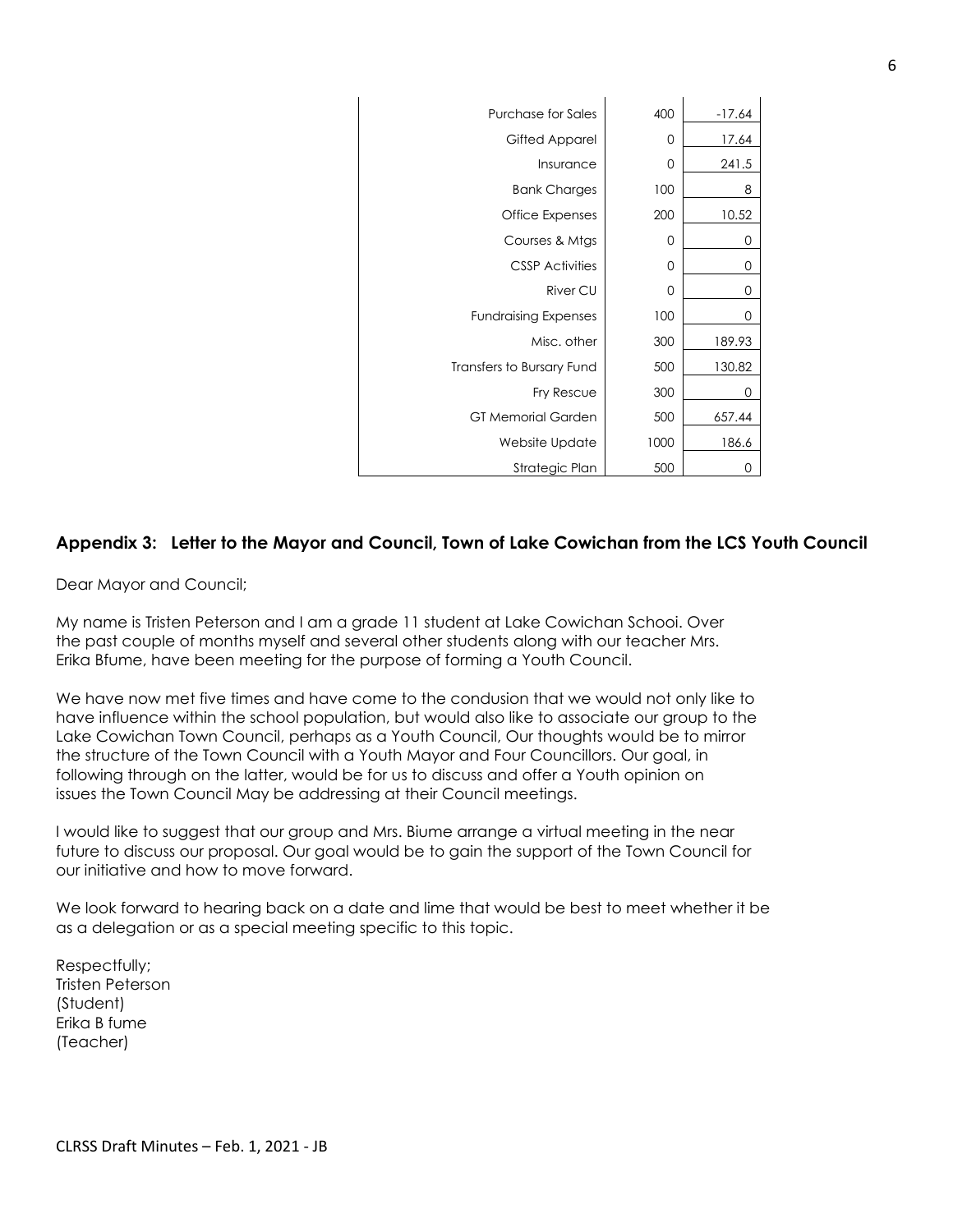## **Appendix 4: A Watershed Year?**

#### **Cowichan Valley Arts Society - Watershed Show**

**Purpose:** To consider the ideas that can be linked to "A Watershed Year" including education and art ideas.

To prepare an outline of the Watershed Year ideas to be presented to the CVAC board

**Background:** A **watershed** is dynamic and three-dimensional. It includes precipitation, the network of surface streams and the groundwater stored in underground aquifers, from mountains to oceans.

The word "watershed" is sometimes used interchangeably with drainage basin or catchment. Ridges and hills that separate two watersheds are called the drainage divide. The watershed consists of surface water--lakes, streams, reservoirs, and wetlands--and all the underlying groundwater.

This is what we have considered to date:

- An art gallery show in the month of September
- A watershed themed summer art camp
- A speaker series about Cowichan Valley artists who have focused on the watershed
- An outdoor painting course at a watershed site
- Educational activities for family and youth based on the watershed

### **Appendix 5: Gerald Thom Memorial Native Plant Garden**

#### **1. Vandalism to a GTMNPG directional sign,**

Co-chair Rosemary Danaher reports that this vandalism occurred on or around Dec. 15, 2020.

Letter from President, Ken Traynor to the Town of Lake Cowichan:

I am writing on behalf of the Cowichan Lake & River Stewardship Society to report an act of vandalism on the sign at Saywell Park directing people to the Gerald Thom Memorial Native Plant Garden. Sometime around the 14th or 15th of December the sign was cut in two (see photos attached). The folks at the Kaatza Museum said that police had been called to park on Sunday the 13th. We have reported the incident to Cst. David Prak of the RCMP case # 2458. We wanted to report the incidence for your information and will look into replacing the sign in the spring. We would welcome any information you may have about the incident.

Sincerely, Ken Travnor<sup>[1</sup>] CLRSS President



Rosemary had spoken with Christine Sandhu on January 29, 2021 and the Saywell Park security camera is not recording - this matter will come up at the Feb. Parks meeting - Christine Sandhu didn't know the camera wasn't recording. Rosemary will also ask if Constable Prakt made inquiries re the vandalized sign - he was going to follow up on my sign vandalization complaint and find out if the Park security camera was on "recording". Constable Prakt has not gotten back to her.